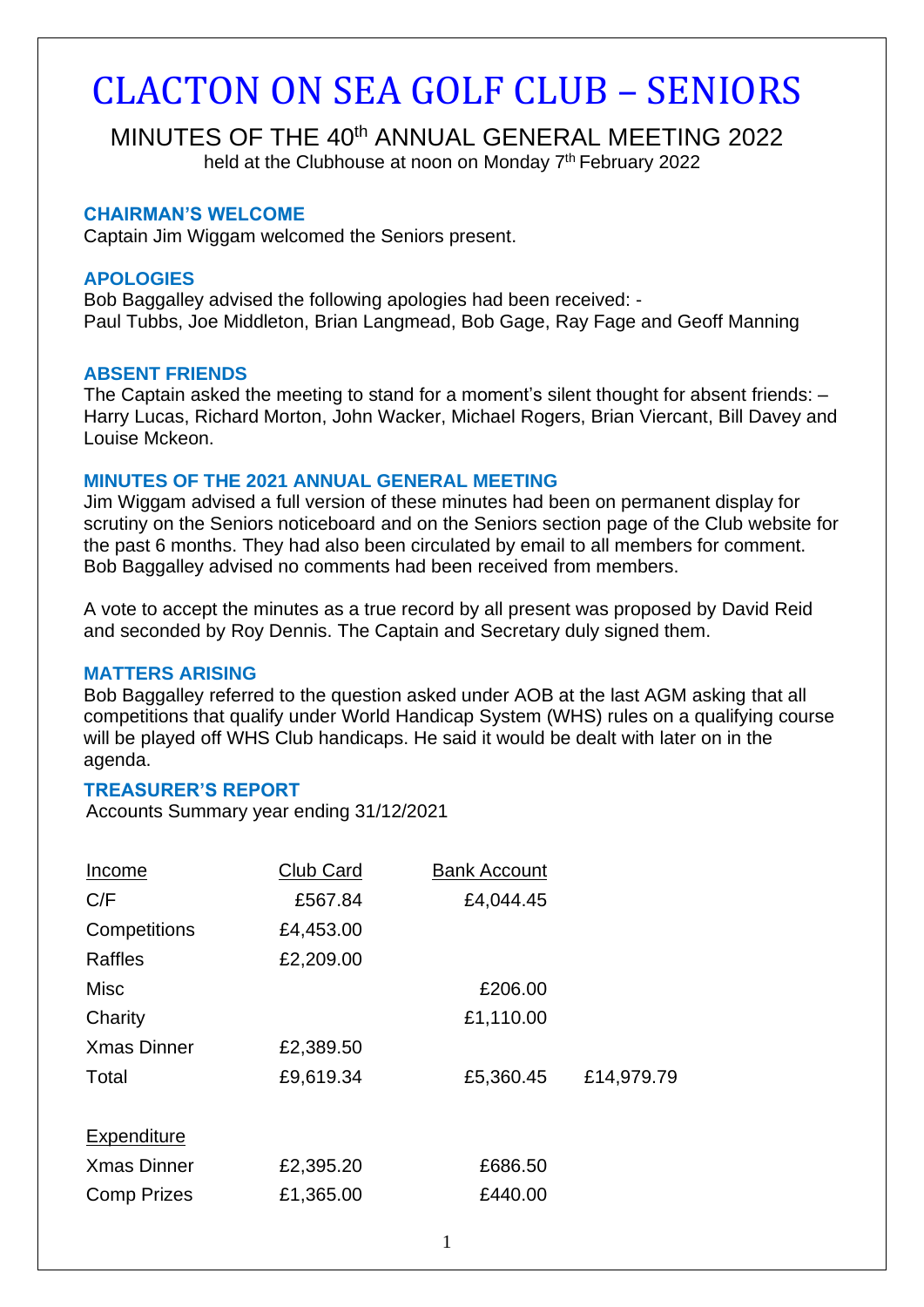| <b>Raffle Prizes</b> | £438.00   | £150.00   |            |  |
|----------------------|-----------|-----------|------------|--|
| <b>Trophies</b>      |           | £216.00   |            |  |
| Catering             | £1,565.25 | £240.00   |            |  |
| Misc                 | £3.00     | £165.68   |            |  |
| Donation             | £170.00   |           |            |  |
| Cabinets             | £500.00   |           |            |  |
| Charity              | £1,000.00 |           |            |  |
| <b>Turkey Shoot</b>  | £520.00   | £536.11   |            |  |
| Stationary           | £83.90    | £545.90   |            |  |
|                      | £8,040.35 | £2,980.19 | £11,020.54 |  |
|                      |           |           |            |  |
| <b>Balance C/F</b>   | £1,578.99 | £2,380.26 | £3,959.25  |  |

# Dave Needham gave the following report:

*"Firstly I would confirm that the outstanding audit of the 2020 accounts has been completed and are available should anyone wish to see them. The 2021 accounts that I will present today has also been audited by John Stuck and Robert Gillespie and again are available for inspection.*

*There are copies of a summary of the 2021 accounts on each table. I will go through these accounts with you. If you should have any questions please wait until the end of the presentation.*

*We have and will continue to carry forward each year a reasonable surplus of not less than £1500. We achieve this as most competitions produce a "profit" as the total entry fee normally exceeds the prize monies paid out. The surplus is then used to subsidise certain events throughout the year. Last year this included the AGM Breakfast and the Turkey Shoot.* 

*As you know each member playing in the Turkey Shoot received a bottle of wine with the lucky winners receiving M&S vouchers. These items plus the subsidised meal cost the fund around £750.* 

*The Xmas dinner last year also produced a deficit of over £500 as the ticket sales were well down on previous years. We were perhaps a little too confident in our predictions, with the "Covid Factor" reducing the take up. It was however a huge success and enjoyed by all those who attended. With your approval we will continue with these subsidies this year, we have in fact already started as your breakfast today included a discount. If you have any other suggestions as to how you would like your money spent please talk to anyone on the committee.* 

*There have already been some suggestions from members to increase the prize money for competitions such as the winter Top Dogs which will be given careful consideration at a future Committee meeting. Are there any questions?"*

Malcolm Taylor asked why refunds had been permitted for non-attendees at the Seniors Christmas party this year which was not usually the case? Conor Kinnerk gave a full explanation highlighting in particular the extraordinary circumstances of the Covid pandemic. He reassured the meeting the Committee had given very careful consideration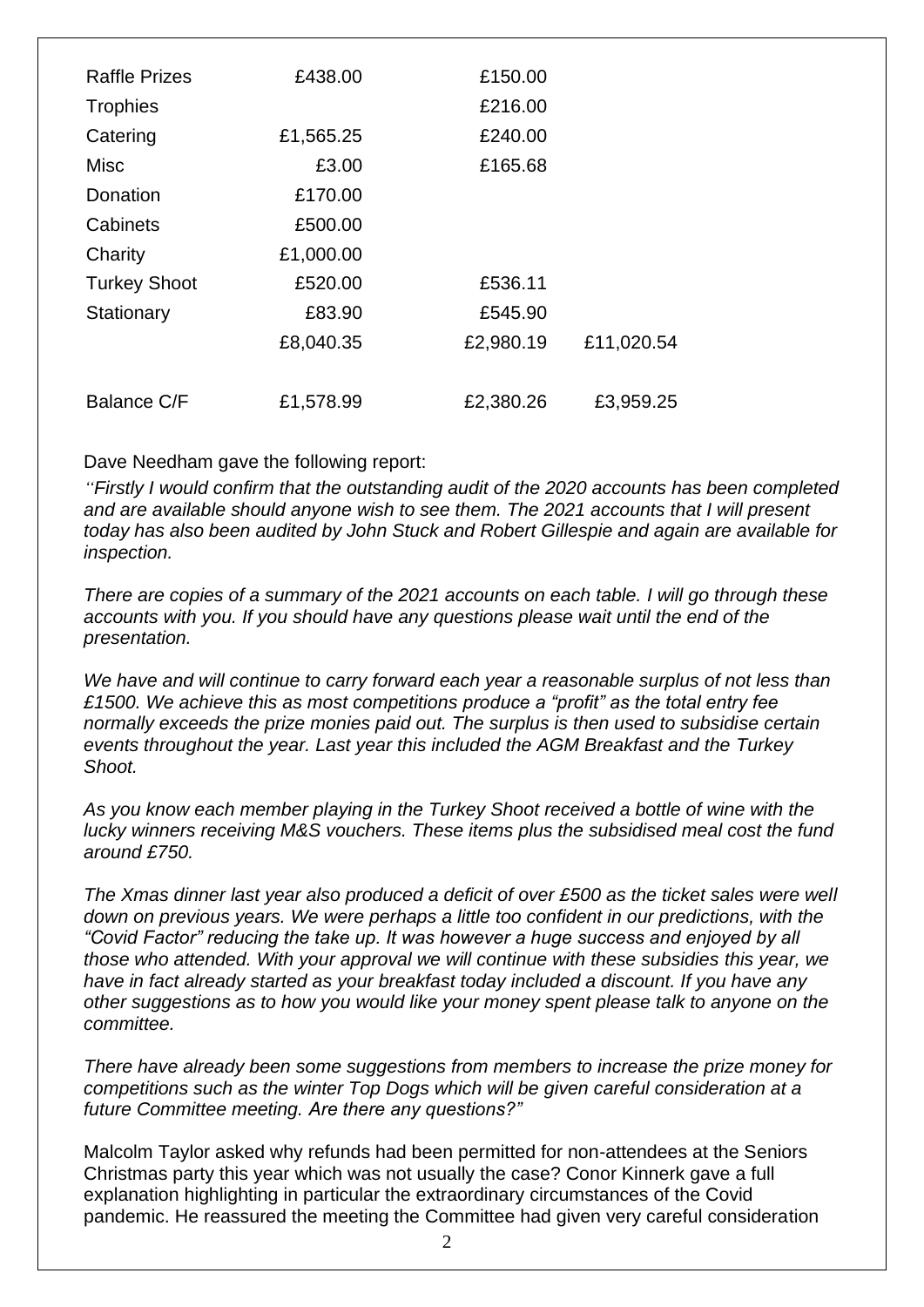before allowing any refunds.

The report was proposed by Norman Messenger and seconded by Peter Stephens and a vote was taken to move acceptance of the report which was carried.

# **SECRETARY'S REPORT**

Bob Baggalley gave the following report:

*"I'm pleased to say the numbers in the Seniors Section remains very good with 135 Seniors registered as at the end of the year.* 

*For this AGM we received two new nominations to join the Committee. We have two positions on the Committee to fill. So as we only take a vote on nominations if there are more candidates than positions to fill at this AGM we will not be holding a vote.* 

*The Secretary's position is filled by John Kemp who is elected unopposed.*

*The Vice Captain's position is filled by Bob Baggalley who is elected unopposed.*

*All Committee members serve for 2 years with the exception of the Vice Captain who serves for 3 years: Vice-Captain/Captain/Past Captain. The new Seniors Management Committee for 2022/23 is: -*

*Captain - Conor Kinnerk Immediate Past Captain – Jim Wiggam Vice Captain – Bob Baggalley Treasurer - Dave Needham Secretary – John Kemp Competition Sub Committee - Paul Tubbs & David Reid & Mike Horley & Terry Hewitt & Geoff Haslam*

*You will appreciate that the Constitution and the Competition Guidelines & Rules are the core 'rule books' for the management of the Seniors Section. Copies are always on display on the changing room Seniors notice board and on the Seniors page on the Club website. They can only be changed by amendments and motions properly submitted at an AGM or EGM by yourselves.*

*As you will have seen from this year's AGM notices we must up-date both of our core 'rule books' at this AGM to recognise the changes made to competitions as a result of the new World Handicap System (WHS) and to comply with a member's vote taken last summer that all Seniors competitions qualifying under WHS rules will be played off WHS Club handicaps.*

*During the last year of 2021 despite disruptions from the Coronavirus Pandemic the Committee ran 21 trophy matches and a number of 'fun' and 'roll up' matches as well.* 

*This year we have the honour of hosting the - Essex Veterans Inter Club Tournament - on the 14th July 2022. The course will be closed for the day with 100 players from 10 different golf Clubs taking part.* 

*Finally; as is traditional I draw your attention to the list of 2021 the trophy winners which is on each table. Are there any questions?"*

Malcolm Taylor asked if the new Committee members will be introduced at the meeting and Bob Baggalley assured him they would be.

The report was proposed by Tom Cornwall and seconded by Jim Bligh and a vote was taken to move acceptance of the report which was carried.

**AMENDMENTS AND MOTIONS FOR THE AGM**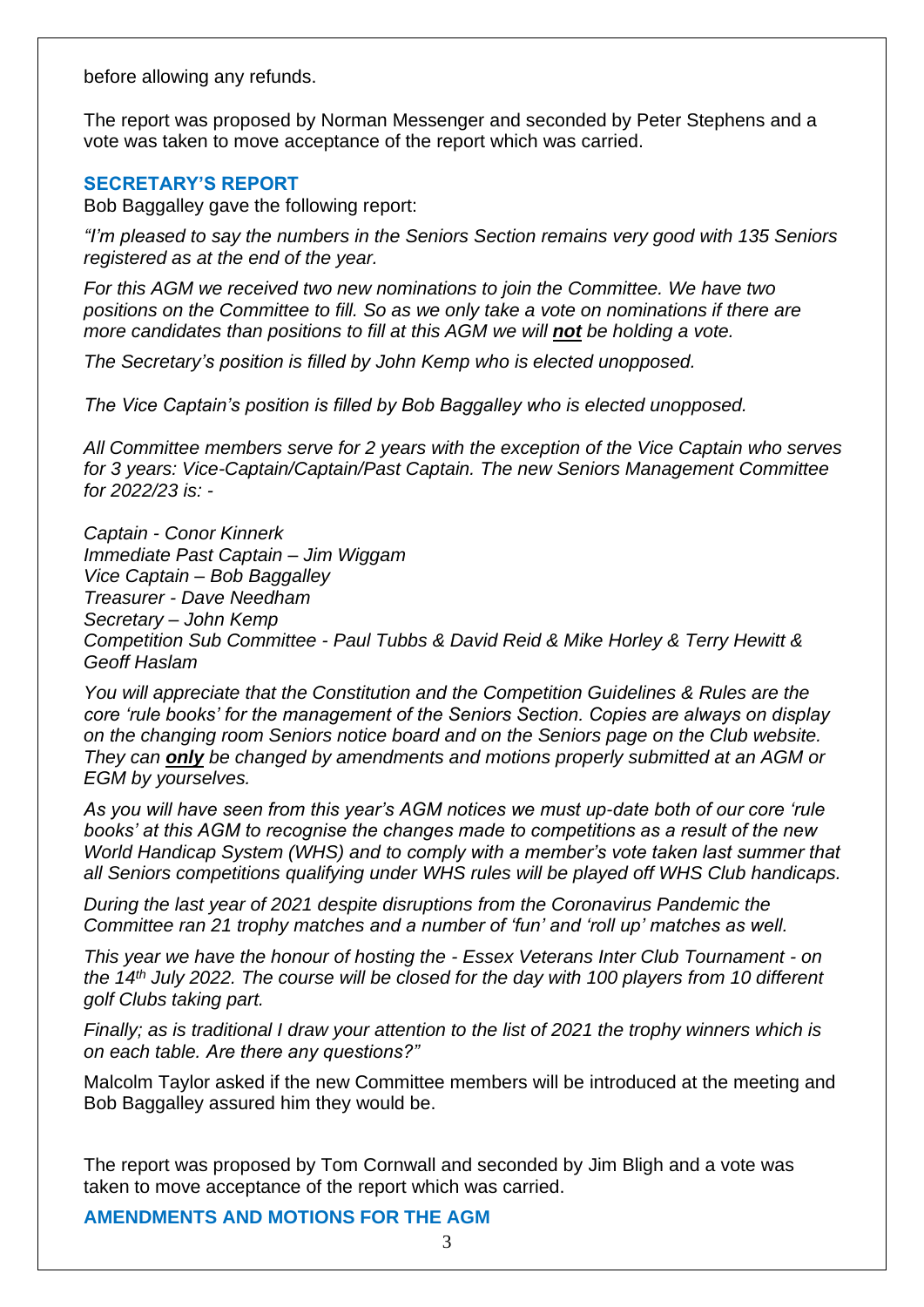Bob Baggalley read out 6 Motions to change the Constitution proposed by the Committee and explained how each will change the Constitution. He said they had been proposed and seconded at Committee meetings and proper and adequate notice had been given to members. He said no comments had been received from members. He asked if there any questions?

Malcolm Taylor asked if there was to be a separate vote on each of the 6 Motions. Bob Baggalley said as no amendments or comments has been received he intended to pass all 6 Motions in one vote. The meeting agreed this was the best course of action.

The Motions were proposed by John Stuck and seconded by Lee Gregory and a vote was taken to move acceptance of which was carried.

### **CAPTAIN'S REPORT**

Jim Wiggam gave the following report:

*"Following on from my last report at the delayed AGM in July of last year, for the past six months we have been able to get back to our beloved golf and sharpen up our game, or not, as the case may be.*

*We also completed out inter club games and I don't mind bragging a little that over the whole year we won more matches than we lost, the results being won 6 – lost 5 – drawn 2. Thanks to all those who participated and don't forget we will have a full fixture of inter-club matches in 2022. Support your Captain. Put your name down to play.*

*On the 6th September 2021 was my Captains Day. 83 members took part. We had beautiful weather and there were no excuses for poor play or at least not enjoying the day. I certainly had a good day and I am grateful to all those who participated and also those who donated prizes for the charity raffle. The raffle raised over £700 for my charity, the Motor Neurone Decease Association. Many, many thanks.*

*Just as a reminder, the winners on the day were Steve Hurved (44 points) Stan Justice (42 points) Richard Borstal (39 points) and Paul Tubbs (39 points).*

*Later this month we will donate a total of £2,250 to the MNDA at a photo shoot here at the club. This is also money which you have donated over the year through participation in the competitions organised by the competitions sub-committee.*

*On the 3rd December we held the Seniors Annual Christmas Dinner. Although attendance was down due to Covid it was a thoroughly good evening with 81 sitting down to dinner. Some old crocks even managed a dance or two before exhaustion took them and they retreated to their seats. Our thanks go to Vice Captain Conor for the organisation and running of the event.*

*Once again the annual Turkey Shoot was a great success with as many senior members taking part as possible. Those who didn't win took home a bottle of wine.*

*Unfortunately we had to cancel the proposed quiz night in January but an alternative date will be set in the forthcoming year for you to rack your brains.*

*With the troubled year we have had we must not forget the people who have helped us to enjoy our golf, Graham and his staff, Nicole and her staff, the CEO and the office staff, the Pro Shop and not forgetting of course the Greens staff.*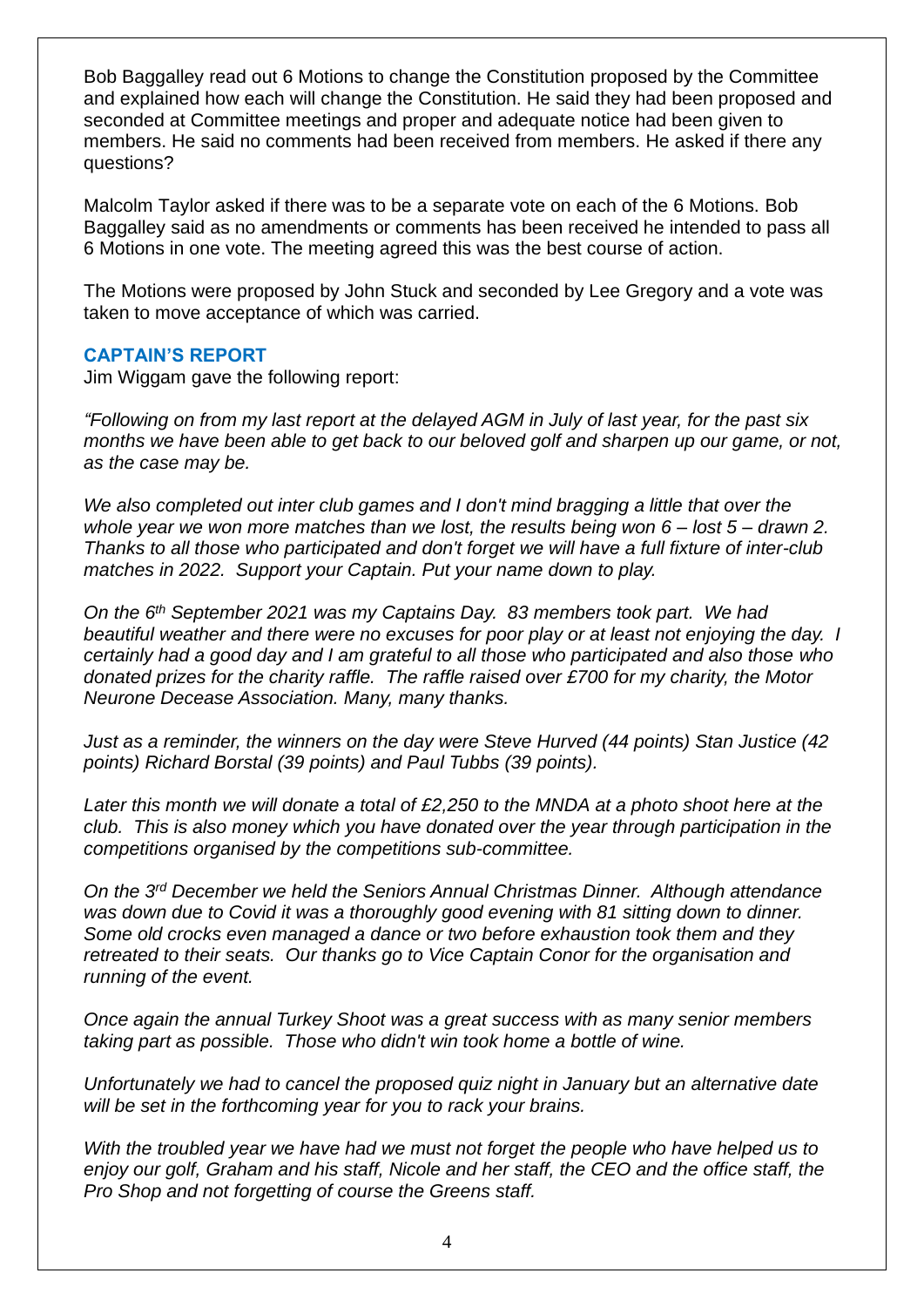*I have one more thing to inform you about. Most of you will know John Willson.*

*For many years John has been the lead committee member dealing with the competitions. During that time, which at the beginning was about 80 senior members and has now grown to 135, he has also been instrumental in welcoming new members, taking them on the course and showing them the ropes regarding the Clubhouse and competitions and generally integrating them quickly into the Club and the Seniors.*

*What you do and see now when you wish to enter a Seniors Competition is in the main down to John. He has done a tremendous amount of work to achieve this which we as a whole should appreciate.*

*John has now decided to retire from the committee, though no doubt you will still see him playing golf.*

*In recognition of his work and dedication, at a Committee meeting on Tuesday the 1st February it was unanimously agreed that we should invest John Willson as Honorary Life Member of the Seniors Section.*

*I am sure you will agree that this is a fitting tribute to someone who has worked tirelessly over many years. To mark the occasion, on your behalf, we have purchased a suitable small gift for him. As we know John likes a wee dram so we bought something to contain the amber liquid and some glasses to drink it with.*

*John Willson gave a thank you speech stressing how surprised and delighted he was with both the award of Honorary Life Member and the gift.* 

*In conclusion Gentlemen, it has been a pleasure and an honour to be your Captain and to represent you at the inter-club matches and at various other events. I have to give my thanks to all members of your committee for their hard work and enthusiasm in making my year and your year so successful. Are there any questions?"*

The report was proposed by Peter Wiggins and seconded by Steve Cox and a vote was taken to move acceptance of the report which was carried.

# **ELECTION OF OFFICERS AND COMMITTEE**

Bob Baggalley referred the meeting to his earlier comments and asked new Committee members David Reid and Mike Horley to stand up. He asked the meeting to welcome them onto the Committee. He then asked them to join the Committee on the top table.

#### **CAPTAIN'S VISION & AIMS FOR THE YEAR**

Conor Kinnerk gave a precis of his vision and aims for the year. He said he was privileged to accept the position. He thanked outgoing Captain Jim and the Committee for past performance and look forward to their support in his year. He gave a quick résumé of his career and previous golf clubs' involvement and the reasons why he joined Clacton-on-Sea Golf Club. He said his nominated charity was Prostate Cancer UK. He finished by saying he hoped that we all have a healthy, happy and pandemic free year and get back to proper social and golfing lives.

Finally he said following the AGM, outgoing Captain Jim will Putt-out and he would attempt a Captain's Drive-in from adjacent to the 18<sup>th</sup> Green hitting in the general direction of the 18<sup>th</sup> Tee; all were welcome to watch and giggle!

# **ANY OTHER BUSINESS**